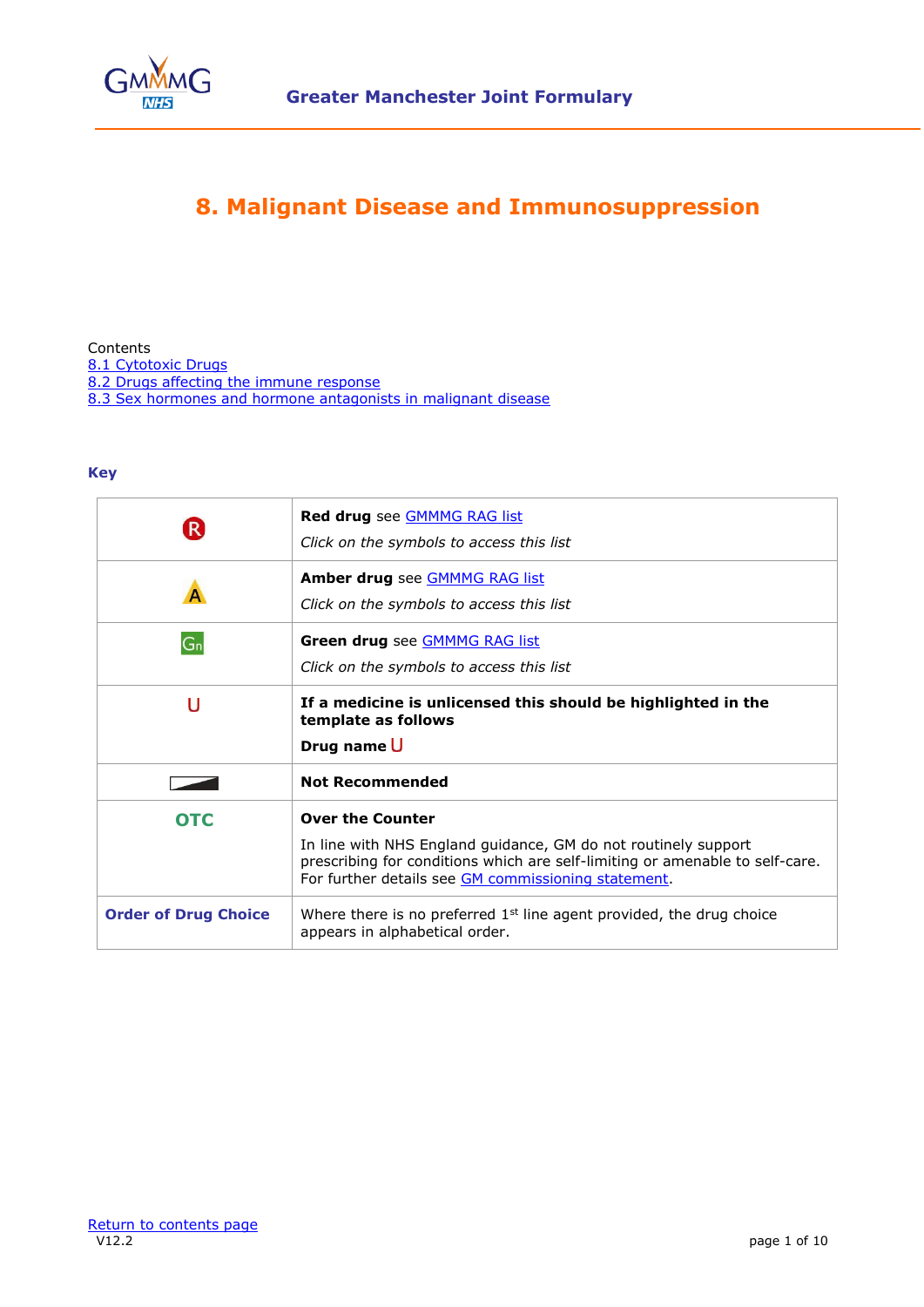

<span id="page-1-0"></span>

| <b>Chapter</b>                                            | <b>Malignant Disease and Immunosuppression</b><br>8                                                                                                                                                                                                                                                                                                                                                                                                                                                                                                                                                                                                                                                                                                   |  |
|-----------------------------------------------------------|-------------------------------------------------------------------------------------------------------------------------------------------------------------------------------------------------------------------------------------------------------------------------------------------------------------------------------------------------------------------------------------------------------------------------------------------------------------------------------------------------------------------------------------------------------------------------------------------------------------------------------------------------------------------------------------------------------------------------------------------------------|--|
| <b>Section</b>                                            | 8.1<br><b>Cytotoxic Drugs</b>                                                                                                                                                                                                                                                                                                                                                                                                                                                                                                                                                                                                                                                                                                                         |  |
|                                                           | The chemotherapy of cancer is complex and should be confined to specialists in oncology and<br>haematology. NPSA anti-cancer drug recommendations                                                                                                                                                                                                                                                                                                                                                                                                                                                                                                                                                                                                     |  |
|                                                           | NOTE: a number of cytotoxic medicines that are used for indications other than cancer are listed<br>elsewhere in this formulary under the relevant chapter e.g. methotrexate for rheumatological<br>indications in chapter 10.<br>Only trained pharmacy personnel should reconstitute cytotoxics and prescription validation should<br>only be carried out by suitably trained pharmacists. Pharmacy Guidelines for the safe use of oral<br>anti-cancer medicines are available on the GMMMG website. The GMCCN policy and procedure for<br>chemotherapy administration provides further information.<br>All anti-cancer drugs with a positive NICE Health Technology Appraisal are approved for<br>use in Greater Manchester, with a RED RAG status. |  |
|                                                           |                                                                                                                                                                                                                                                                                                                                                                                                                                                                                                                                                                                                                                                                                                                                                       |  |
|                                                           |                                                                                                                                                                                                                                                                                                                                                                                                                                                                                                                                                                                                                                                                                                                                                       |  |
|                                                           | NHS England's Cancer Drug Fund provides a further list of approved uses of cytotoxic drugs and<br>the latest national funding policies.                                                                                                                                                                                                                                                                                                                                                                                                                                                                                                                                                                                                               |  |
| Additional Notes <b>Link to additional notes document</b> |                                                                                                                                                                                                                                                                                                                                                                                                                                                                                                                                                                                                                                                                                                                                                       |  |
| <b>Subsections</b>                                        | 8.1.1 Alkylating drugs, 8.1.2 Anthracyclines and other cytotoxic antibiotics, 8.1.3<br>Antimetabolites, 8.1.4 Vinca alkaloids and etoposide, 8.1.5 Other antineoplastic drugs                                                                                                                                                                                                                                                                                                                                                                                                                                                                                                                                                                         |  |
| <b>Additional Notes</b>                                   |                                                                                                                                                                                                                                                                                                                                                                                                                                                                                                                                                                                                                                                                                                                                                       |  |

All cytotoxics with a positive NICE Health Technology Appraisal are approved for use in Greater Manchester, with a RED RAG status.

[NHS England's Cancer Drug Fund](http://www.england.nhs.uk/ourwork/pe/cdf/) provides a further list of approved uses of cytotoxic drugs and the latest national funding policies.

#### **Links to NICE guidance:**

[Index of NICE guidance on cancer](https://www.nice.org.uk/guidance/conditions-and-diseases/cancer)

#### **Links to MHRA advice:**

MHRA DSU (April 2017): Ponatinib (Iclusiq v): risk of vascular occlusive events—updated advice on possible dose [reduction](https://www.gov.uk/drug-safety-update/ponatinib-iclusig-risk-of-vascular-occlusive-events-updated-advice-on-possible-dose-reduction) [MHRA DSU \(May 2016\): BCR-ABL tyrosine kinase inhibitors: risk of hepatitis B reactivation](https://www.gov.uk/drug-safety-update/bcr-abl-tyrosine-kinase-inhibitors-risk-of-hepatitis-b-reactivation)

[MHRA DSU \(May 2016\): Idelalisib \(Zydelig\): interim measures following signal of serious infection and deaths](https://www.gov.uk/drug-safety-update/idelalisib-zydelig-interim-measures-following-signal-of-serious-infection-and-deaths-related-to-infection-found-in-clinical-trials)  related [to infection found in clinical trials](https://www.gov.uk/drug-safety-update/idelalisib-zydelig-interim-measures-following-signal-of-serious-infection-and-deaths-related-to-infection-found-in-clinical-trials)

MHRA DSU (Sept 2016): Idelalisib (Zydelig ▼[\): updated indications and advice on minimising the risk of infection](https://www.gov.uk/drug-safety-update/idelalisib-zydelig-updated-indications-and-advice-on-minimising-the-risk-of-infection)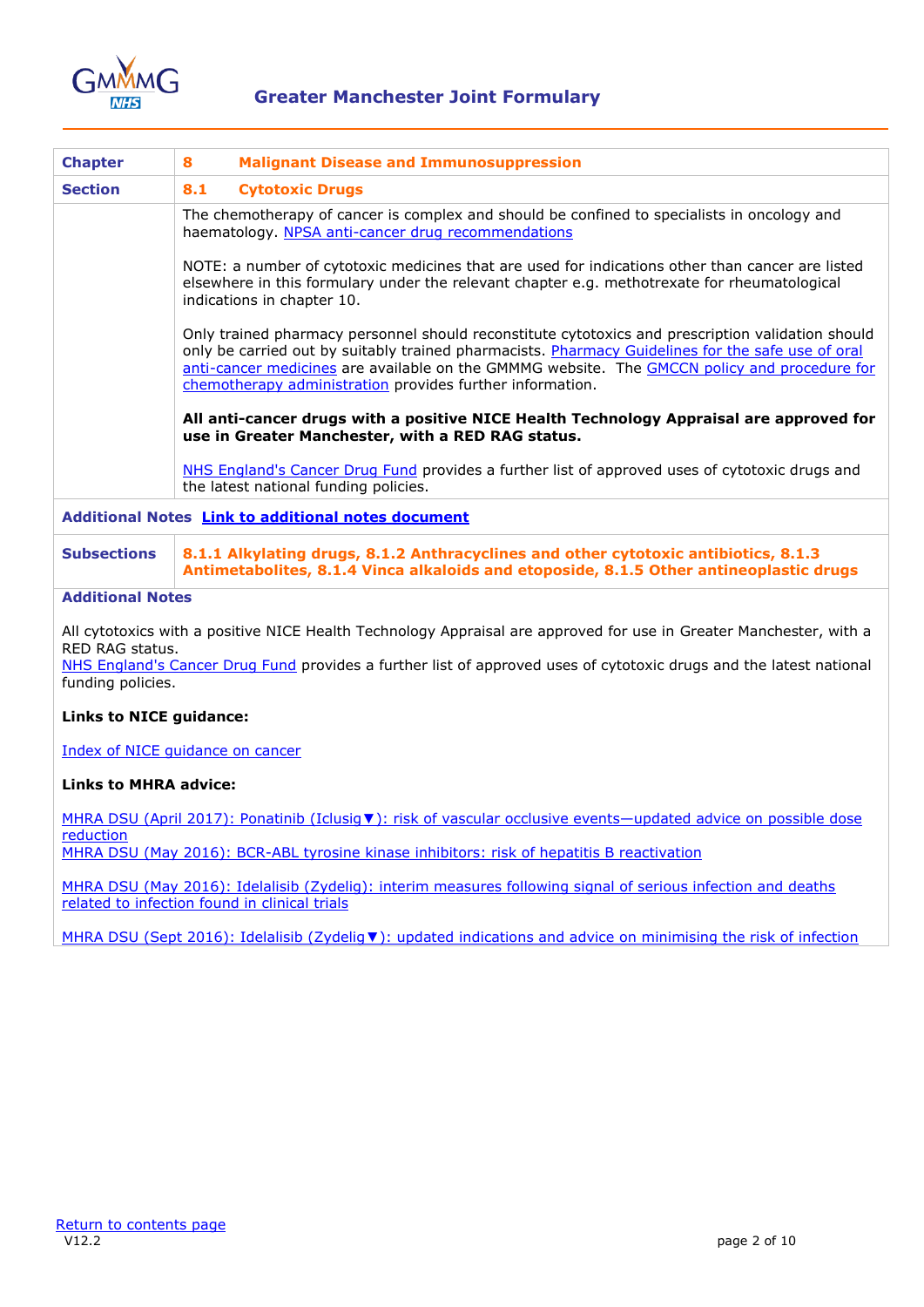

<span id="page-2-0"></span>

| <b>Section</b>      | <b>Drugs affecting the immune response</b><br>8.2                             |                                                                                                                                                                                                                                                                                                                                                                |
|---------------------|-------------------------------------------------------------------------------|----------------------------------------------------------------------------------------------------------------------------------------------------------------------------------------------------------------------------------------------------------------------------------------------------------------------------------------------------------------|
| <b>Subsection</b>   | Antiproliferative immunosuppressant<br>8.2.1                                  |                                                                                                                                                                                                                                                                                                                                                                |
| <b>First choice</b> | <b>Azathioprine</b><br>Tablets 25mg, 50mg                                     | $\overline{A}$<br>Shared care protocols available for:<br>IBD in adults<br>IBD in paediatrics<br>Rheumatological conditions in adults<br>$\qquad \qquad \blacksquare$<br>Dermatology in adults<br>$\blacksquare$<br>Neurological conditions in adults<br>$\qquad \qquad \blacksquare$<br>Interstitial lung disease in adults<br>Autoimmune hepatitis in adults |
| <b>Alternatives</b> | Mycophenolate mofetil<br>Capsules 250mg,<br>Tablets 500mg                     | $\overline{A}$<br>MHRA DSU: Mycophenolate mofetil,<br>mycophenolic acid: new pregnancy-<br>prevention advice for women and men<br>2015<br>NICE TA481: Immunosuppressive therapy<br>for kidney transplant in adults<br>NICE TA482: Immunosuppressive<br>therapy for kidney transplant in children<br>and young people                                           |
|                     | <b>Mycophenolic acid</b> (Myfortic®)<br>Gastro-resistant tablets 180mg, 360mg | A                                                                                                                                                                                                                                                                                                                                                              |

### **Additional notes**

All new patients commenced on mycophenolate mofetil should be commenced on a "branded generic" preparation. Mycophenolate mofetil and mycophenolic acid are not interchangeable. Patients on Myfortic® must remain on Myfortic®.

| <b>Subsection</b>   | 8.2.2 Corticosteroids and immunosuppressants                                                                                                                          |                                                                                                                                                                                                                                                                     |
|---------------------|-----------------------------------------------------------------------------------------------------------------------------------------------------------------------|---------------------------------------------------------------------------------------------------------------------------------------------------------------------------------------------------------------------------------------------------------------------|
| <b>First choice</b> | Ciclosporin<br>Capsules 25mg, 50mg, 100mg<br>Oral solution 100mg/ml                                                                                                   | $\mathsf{A}$<br>Prescribe by brand. Do not switch<br>between brands.                                                                                                                                                                                                |
| <b>Alternatives</b> | <b>Tacrolimus</b><br>Capsules 500 microgram, 1mg, 2mg, 5mg<br>Granules 200 microgram, 1 mg<br>Modified-release capsules 500 microgram, 1 mg, 3 mg,<br>5 <sub>mg</sub> | $\mathsf{A}$<br>MHRA DSU: Oral tacrolimus products:<br>prescribe and dispense by brand name<br>only, to minimise the risk of inadvertent<br>switching between products, which has<br>been associated with reports of toxicity<br>and graft rejection, November 2017 |
|                     | <b>Sirolimus</b><br>Tablets 500microgram, 1mg, 2mg<br>Oral solution 1mg/ml                                                                                            | A                                                                                                                                                                                                                                                                   |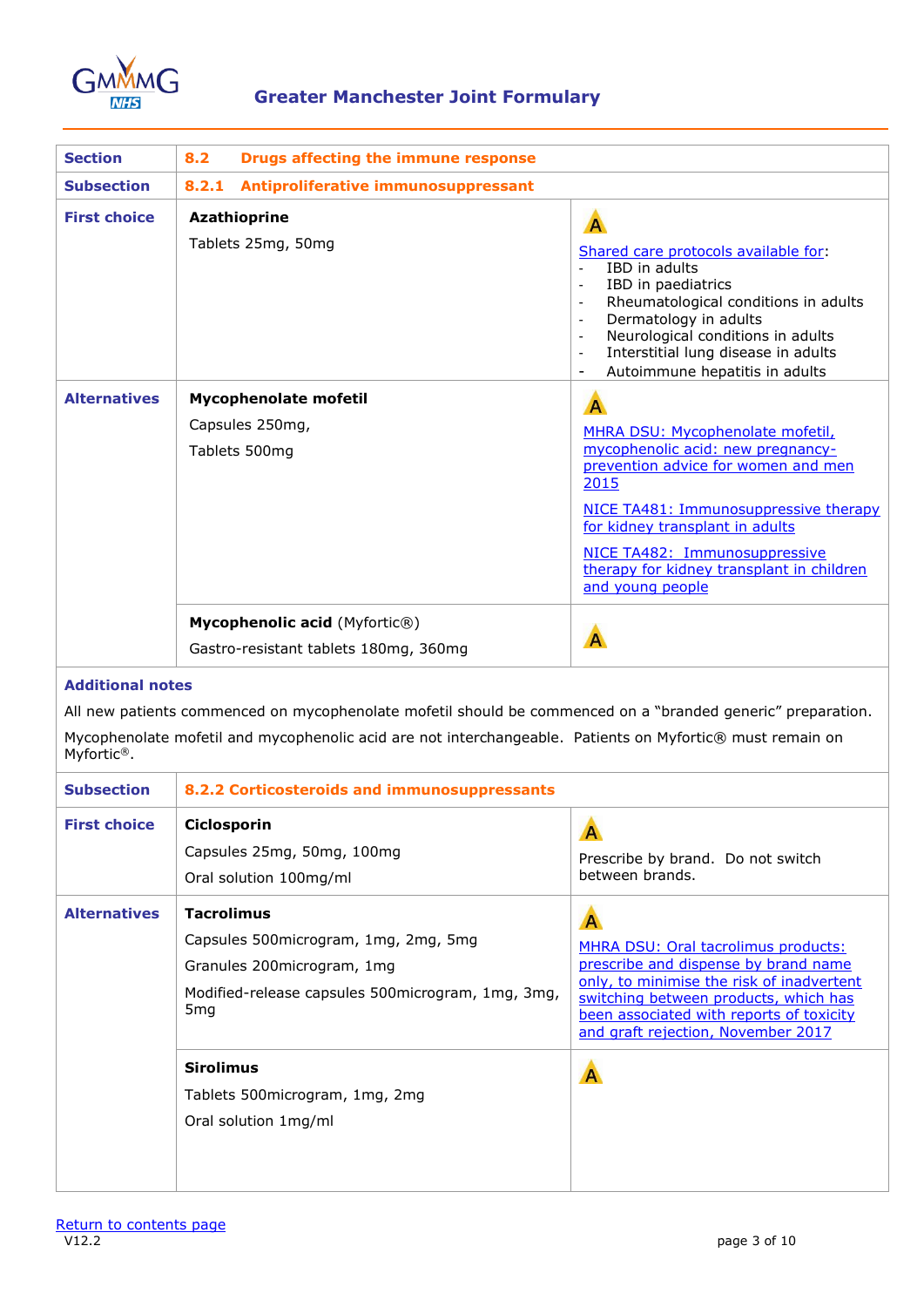

| <b>Basiliximab</b><br>Powder and solvent for solution for injection 10mg,<br>20 <sub>mg</sub> | Specialist use only<br>NICE TA481: Immunosuppressive therapy<br>for kidney transplant in adults |
|-----------------------------------------------------------------------------------------------|-------------------------------------------------------------------------------------------------|
|                                                                                               | NICE TA482: Immunosuppressive<br>therapy for kidney transplant in children<br>and young people  |

#### **Additional notes**

Sirolimus tablets (Rapamune®) – the 500microgram tablets are not bioequivalent with the 1mg and 2mg tablets and multiples must not be used as a substitute for the other tablet strengths.

There are 3 different oral formulations of tacrolimus:

- *Adoport*®, *Prograf*®, *Capexion*®, *Tacni*®, and *Vivadex*® are immediate-release capsules that are taken twice daily, once in the morning and once in the evening;
- *Modigraf*® granules are used to prepare an immediate-release oral suspension which is taken twice daily, once in the morning and once in the evening;
- *Advagraf*® is a prolonged-release capsule that is taken once daily in the morning.

Switching between different oral formulations of tacrolimus requires careful supervision and therapeutic monitoring by an appropriate specialist.

| <b>Subsection</b> | 8.2.3 Antilymphocyte monoclonal antibodies                           |                                                                                                                                                                                                                                                                                       |
|-------------------|----------------------------------------------------------------------|---------------------------------------------------------------------------------------------------------------------------------------------------------------------------------------------------------------------------------------------------------------------------------------|
|                   | Alemtuzumab ▼<br>Concentrate for IV infusion                         | Specialist use only<br>Causes lysis of B lymphocytes<br>NICE TA312: Alemtuzumab for treating relapsing-remitting<br>multiple sclerosis                                                                                                                                                |
|                   | Natalizumab ▼<br>Concentrate for solution for infusion<br>300mg/15ml | Specialist use only<br>MHRA DSU: Natalizumab (Tysabri): progressive multifocal<br>leukoencephalopathy - updated advice to support early<br>detection (April 2016)<br>NICE TA127: Natalizumab for the treatment of adults with<br>highly active relapsing-remitting multiple sclerosis |
|                   | Ocrelizumab ▼<br>Concentrate for solution for infusion<br>300mg/10ml | Specialist use only<br>NICE TA533: Ocrelizumab for treating relapsing-remitting<br>multiple sclerosis                                                                                                                                                                                 |
|                   | Ofatumumab ▼<br>20 mg solution for injection in pre-<br>filled pen   | Specialist use only<br>NICE TA699: Ofatumumab for treating relapsing multiple<br>sclerosis                                                                                                                                                                                            |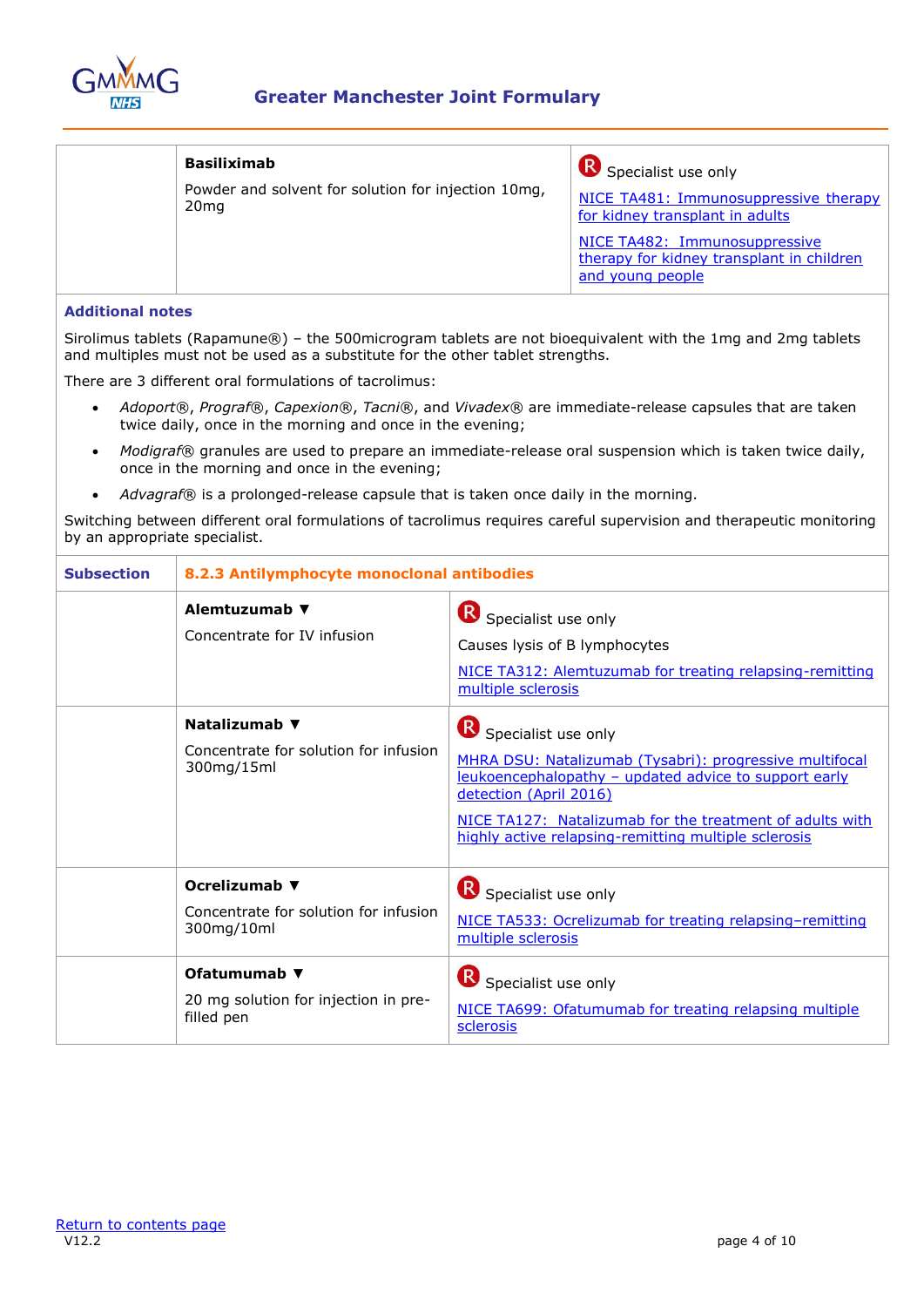

| <b>Subsection</b>         | 8.2.4 Other immune-modulating drugs                                                                                                                                                                                                                    |                                                                                                                  |  |
|---------------------------|--------------------------------------------------------------------------------------------------------------------------------------------------------------------------------------------------------------------------------------------------------|------------------------------------------------------------------------------------------------------------------|--|
| <b>Interferon Alfa</b>    |                                                                                                                                                                                                                                                        |                                                                                                                  |  |
|                           | Interferon alfa-2b (rbe) IntronA®                                                                                                                                                                                                                      | R                                                                                                                |  |
|                           | Solution for injection (for subcutaneous injection or<br>intravenous infusion)<br>Solution for injection pen (for SC injection)                                                                                                                        |                                                                                                                  |  |
|                           | Interferon alfa-2a (rbe) Roferon-A®                                                                                                                                                                                                                    | (R)                                                                                                              |  |
|                           | Solution for injection pre-filled syringes (for subcutaneous<br>use)<br>Solution for injection cartridges (for Roferon® pen device,<br>subcutaneous and intramuscular use)<br>Solution for injection vials (for subcutaneous and<br>intramuscular use) |                                                                                                                  |  |
| <b>Peginterferon Alfa</b> |                                                                                                                                                                                                                                                        |                                                                                                                  |  |
|                           | Peginterferon alfa-2a (rbe) Pegasys®                                                                                                                                                                                                                   | (R)                                                                                                              |  |
|                           | Solution for injection pre-filled syringe (for subcutaneous<br>injection)                                                                                                                                                                              |                                                                                                                  |  |
|                           | Peginterferon alfa-2b (rbe) ViraferonPeg®                                                                                                                                                                                                              | <sup>R</sup>                                                                                                     |  |
|                           | Powder and solvent for solution for injection pre-filled pen<br>(for subcutaneous injection)                                                                                                                                                           | NICE TA75: peginterferon alfa,<br>interferon alfa, and ribavirin for<br>chronic hepatitis C                      |  |
|                           |                                                                                                                                                                                                                                                        | NICE TA300: peginterferon alfa and<br>ribavirin for treating chronic hepatitis<br>C in children and young people |  |
| <b>Interferon Beta</b>    |                                                                                                                                                                                                                                                        |                                                                                                                  |  |
|                           | Interferon beta-1a Avonex®, Rebif®                                                                                                                                                                                                                     | R                                                                                                                |  |
|                           | Solution for injection pre-filled syringe<br>Solution for injection pre-filled pens                                                                                                                                                                    | NICE TA527: Beta interferons and<br>glatiramer acetate for treating<br>multiple sclerosis                        |  |
|                           | Powder and solvent for solution for injection vials<br>Solution for injection cartridges (for RebiSmart® device)                                                                                                                                       | MHRA DSU: Interferon beta: risk of<br>thrombotic microangiopathy and risk<br>of nephrotic syndrome, Oct 2014     |  |
|                           | Interferon beta-1b Betaferon®                                                                                                                                                                                                                          | R                                                                                                                |  |
|                           | Powder and solvent for solution for injection                                                                                                                                                                                                          | NICE TA527: Beta interferons and<br>glatiramer acetate for treating<br>multiple sclerosis                        |  |
| <b>Peginterferon beta</b> |                                                                                                                                                                                                                                                        | MHRA DSU: Interferon beta: risk of<br>thrombotic microangiopathy and risk<br>of nephrotic syndrome, Oct 2014     |  |
|                           | Peginterferon beta-1a Plegridy®                                                                                                                                                                                                                        |                                                                                                                  |  |
|                           | Solution for injection pre-filled pen (for subcutaneous<br>injection)                                                                                                                                                                                  | R<br>NICE TA624: Peginterferon beta-1a<br>for treating relapsing-remitting<br>multiple sclerosis                 |  |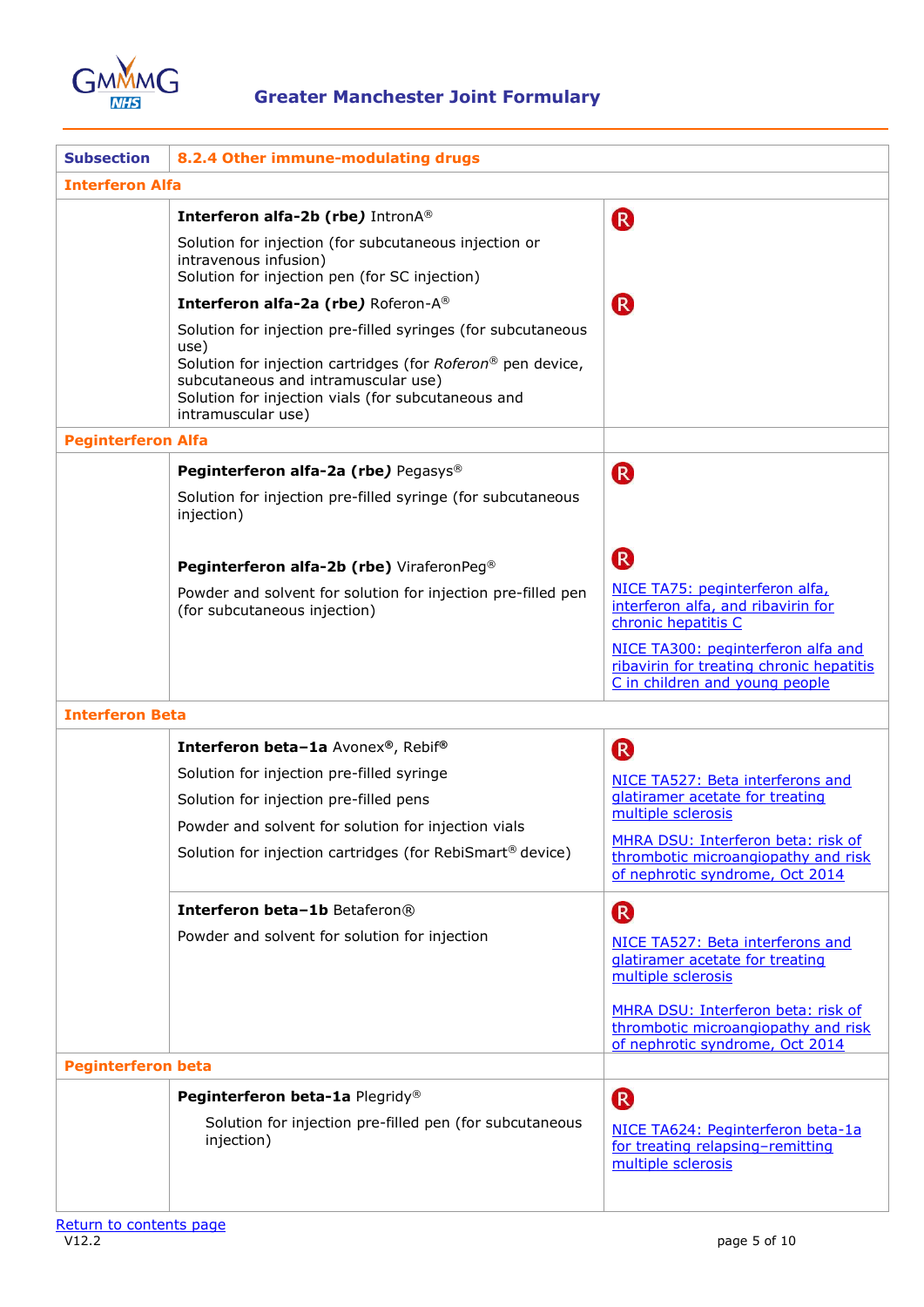

| <b>Additional notes</b><br>See also NHS England Specialised Commissioning policies for Neurosciences, including Treatment Algorithm for<br>Multiple Sclerosis Disease-Modifying Therapies. |                                                                                                                                                                                                                                                                                                                                                                                                                                                                                                                                                                                                                                                                                                                                                                                                                                                                                                                                                                                                                                                                                                                                         |  |
|--------------------------------------------------------------------------------------------------------------------------------------------------------------------------------------------|-----------------------------------------------------------------------------------------------------------------------------------------------------------------------------------------------------------------------------------------------------------------------------------------------------------------------------------------------------------------------------------------------------------------------------------------------------------------------------------------------------------------------------------------------------------------------------------------------------------------------------------------------------------------------------------------------------------------------------------------------------------------------------------------------------------------------------------------------------------------------------------------------------------------------------------------------------------------------------------------------------------------------------------------------------------------------------------------------------------------------------------------|--|
| Canakinumab $\blacktriangledown$<br>Powder for solution for injection vial<br>150mg                                                                                                        | Specialist use only                                                                                                                                                                                                                                                                                                                                                                                                                                                                                                                                                                                                                                                                                                                                                                                                                                                                                                                                                                                                                                                                                                                     |  |
| <b>Cladribine Mavenclad®</b><br>Tablets 10mg                                                                                                                                               | R)<br>NICE TA616: Cladribine for treating relapsing-remitting<br>multiple sclerosis<br>MHRA DSU: Cladribine (Mavenclad): new advice to<br>minimise risk of serious liver injury                                                                                                                                                                                                                                                                                                                                                                                                                                                                                                                                                                                                                                                                                                                                                                                                                                                                                                                                                         |  |
| <b>Dimethyl fumarate</b><br>Capsules 120mg and 240mg                                                                                                                                       | Specialist use only<br>NICE TA320: Dimethyl fumarate for treating relapsing-<br>remitting MS<br>MHRA DSU: Dimethyl fumarate (Tecfidera®): fatal PML<br>in an MS patient with severe prolonged lymphopenia,<br><b>March 2015</b><br>MHRA DSU: Dimethyl fumarate (Tecfidera): updated<br>advice on risk of progressive multifocal<br>leukoencephalopathy (April 2016)<br>MHRA DSU: Dimethyl fumarate (Tecfidera): updated<br>advice on the risk of progressive multifocal<br>leukoencephalopathy (PML) associated with mild<br>lymphopenia, Jan 2021                                                                                                                                                                                                                                                                                                                                                                                                                                                                                                                                                                                      |  |
| Fingolimod $\blacktriangledown$<br>Capsules 500microgram                                                                                                                                   | $\left( \mathsf{R}\right)$<br><b>MHRA DSUs:</b><br>Fingolimod (Gilenya V): updated advice about the<br>$\bullet$<br>risks of serious liver injury and herpes<br>meningoencephalitis, Jan 2021<br>Fingolimod (Gilenya V): increased risk of congenital<br>$\bullet$<br>malformations; new contraindication during<br>pregnancy and in women of childbearing potential<br>not using effective contraception, Sept 2019<br>Fingolimod (Gilenya ▼): updated advice about risk<br>$\bullet$<br>of cancers and serious infections, Dec 2017<br>Fingolimod (Gilenya $\nabla$ ) new contraindications for<br>$\bullet$<br>patients with pre-existing cardiac disorders, Dec<br>2017<br>MS therapies: signal of rebound effect after<br>$\bullet$<br>stopping or switching therapy, April 2017<br>Fingolimod (Gilenya ▼): risks of progressive<br>$\bullet$<br>multifocal leukoencephalopathy, basal-cell<br>carcinoma, and opportunistic infections (April 2016)<br>Bradycardia and heart block, Jan 2013<br>$\bullet$<br>Fingolimod: not recommended for patients at<br>$\bullet$<br>known risk for cardiovascular adverse events, May<br>2012 |  |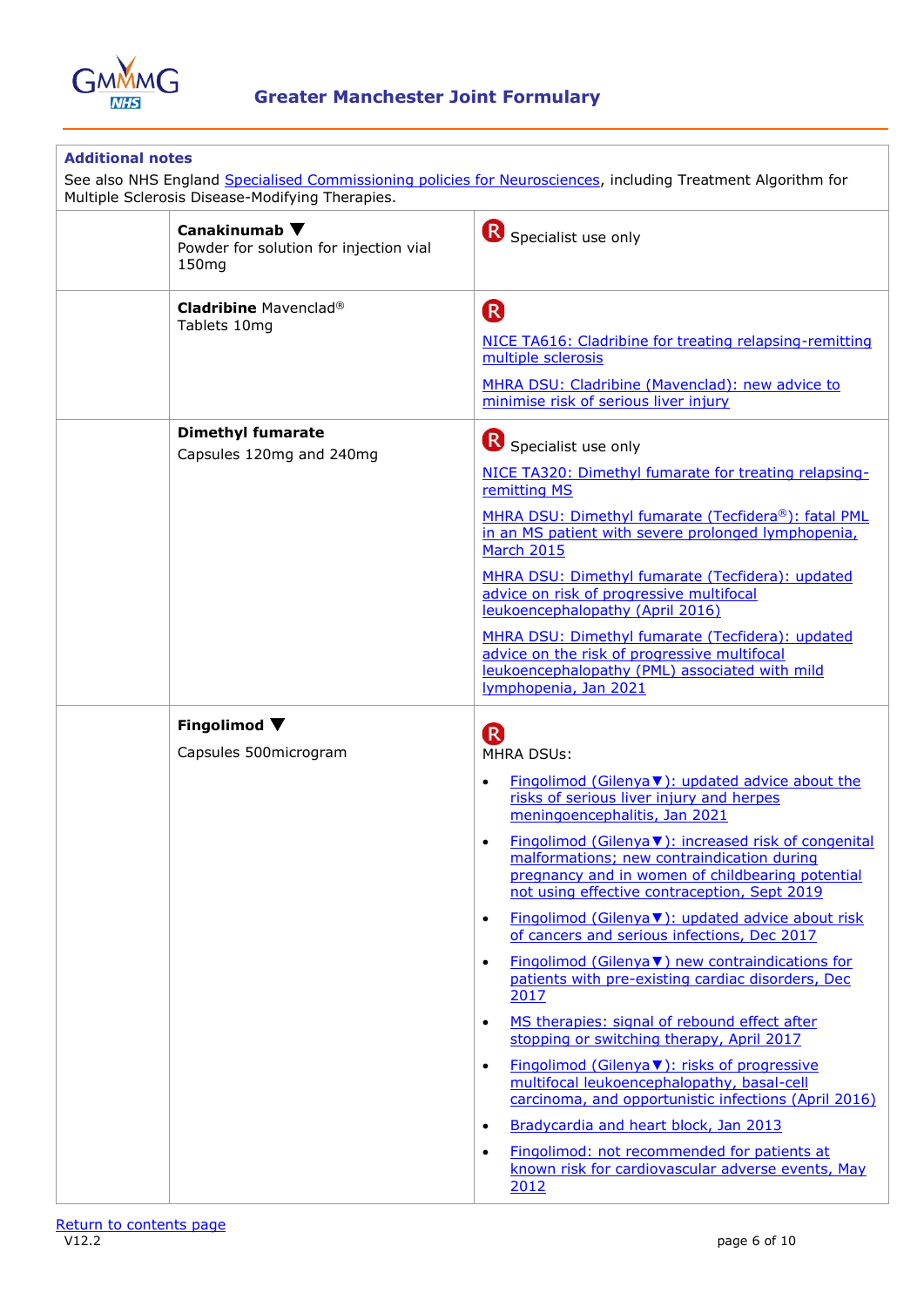

|                                                                                         | NICE TA254: Fingolimod for the treatment of highly<br>active relapsing-remitting multiple sclerosis               |
|-----------------------------------------------------------------------------------------|-------------------------------------------------------------------------------------------------------------------|
| Glatiramer acetate Copaxone®<br>Solution for injection pre-filled syringe<br>$20$ mg/ml | $\overline{\mathsf{R}}$<br>NICE TA527: Beta interferons and glatiramer acetate for<br>treating multiple sclerosis |
| Ponesimod $\blacktriangledown$<br><b>Tablets</b>                                        | R<br>NICE TA5767: Ponesimod for treating relapsing-<br>remitting multiple sclerosis                               |
| Siponimod ▼<br>Tablets 0.25 mg and 2 mg                                                 | R<br>NICE TA656: Siponimod for treating secondary<br>progressive multiple sclerosis                               |

## **Additional notes**

See also NHS England [Specialised Commissioning policies for Neurosciences,](https://www.england.nhs.uk/commissioning/spec-services/npc-crg/group-d/d04/) including Treatment Algorithm for Multiple Sclerosis Disease-Modifying Therapies.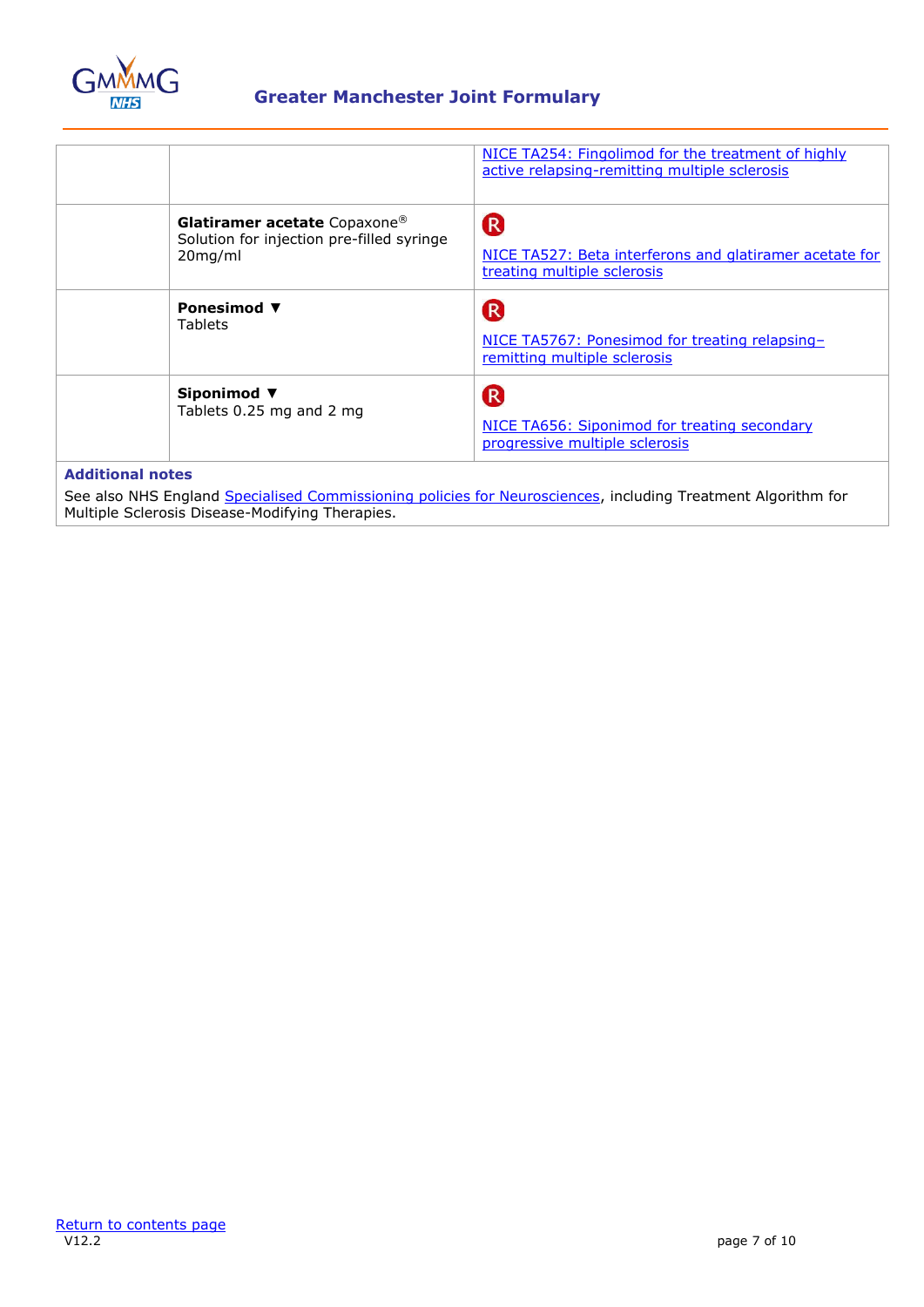

<span id="page-7-0"></span>

| <b>Section</b>               | 8.3 Sex hormones and hormone antagonists in malignant disease                                                           |                                                                                                                                                                                                                                                                                                                                                  |
|------------------------------|-------------------------------------------------------------------------------------------------------------------------|--------------------------------------------------------------------------------------------------------------------------------------------------------------------------------------------------------------------------------------------------------------------------------------------------------------------------------------------------|
| <b>Subsection</b>            | 8.3.1 Oestrogens                                                                                                        |                                                                                                                                                                                                                                                                                                                                                  |
|                              | Diethylstilbestrol<br>Tablets 1mg, 5mg<br>Ethinylestradiol<br>Tablets 10microgram, 50microgram, 1mg                     | <b>Gn</b> following specialist initiation                                                                                                                                                                                                                                                                                                        |
| <b>Subsection</b>            | <b>8.3.2 Progestogens</b>                                                                                               |                                                                                                                                                                                                                                                                                                                                                  |
|                              | Medroxyprogesterone acetate<br>Tablets 10mg, 100mg, 200mg<br><b>Megestrol acetate</b><br>Tablets 160mg                  | <b>Gn</b> following specialist initiation                                                                                                                                                                                                                                                                                                        |
| <b>Subsection</b>            | 8.3.4 Hormone antagonists                                                                                               |                                                                                                                                                                                                                                                                                                                                                  |
| <b>Subsection</b>            | 8.3.4.1 Breast cancer                                                                                                   |                                                                                                                                                                                                                                                                                                                                                  |
|                              | Anastrozole<br>Tablets 1mg<br><b>Exemestane</b>                                                                         | <b>Gn</b> following specialist advice<br><b>Gn</b> following specialist advice                                                                                                                                                                                                                                                                   |
|                              | Tablets 25mg                                                                                                            |                                                                                                                                                                                                                                                                                                                                                  |
|                              | Letrozole<br>Tablets 2.5mg                                                                                              | <b>Gn</b> following specialist advice                                                                                                                                                                                                                                                                                                            |
|                              | <b>Tamoxifen</b><br>Tablets 10mg, 20mg                                                                                  | <b>Gn</b> following specialist advice                                                                                                                                                                                                                                                                                                            |
| <b>Additional notes</b>      | NICE TA112 Breast cancer (early) - hormonal treatments                                                                  |                                                                                                                                                                                                                                                                                                                                                  |
| <b>Subsection</b>            | 8.3.4.2 Gonadorelin analogues and gonadotrophin-releasing hormone antagonists                                           |                                                                                                                                                                                                                                                                                                                                                  |
| <b>Gonadorelin analogues</b> |                                                                                                                         |                                                                                                                                                                                                                                                                                                                                                  |
|                              | Goserelin Zoladex®<br>Implant pre-filled syringe 3.6mg (four weeks)<br>Implant pre-filled syringe 10.8mg (twelve weeks) | A (for licensed indications)<br><b>GMMMG SCPs:</b><br>Ggoserelin in breast cancer<br>$\bullet$<br>Goserelin (Zoladex), Leuprorelin (Prostap)<br>$\bullet$<br>or Triptorelin (Decapeptyl SR) in the<br>treatment of prostate cancer in Adults<br>GnRH analogues for patients aged 17<br>$\bullet$<br>years or over under Indigo Gender<br>Service |
|                              | Leuprorelin Prostap <sup>®</sup>                                                                                        | A (for licensed indications)                                                                                                                                                                                                                                                                                                                     |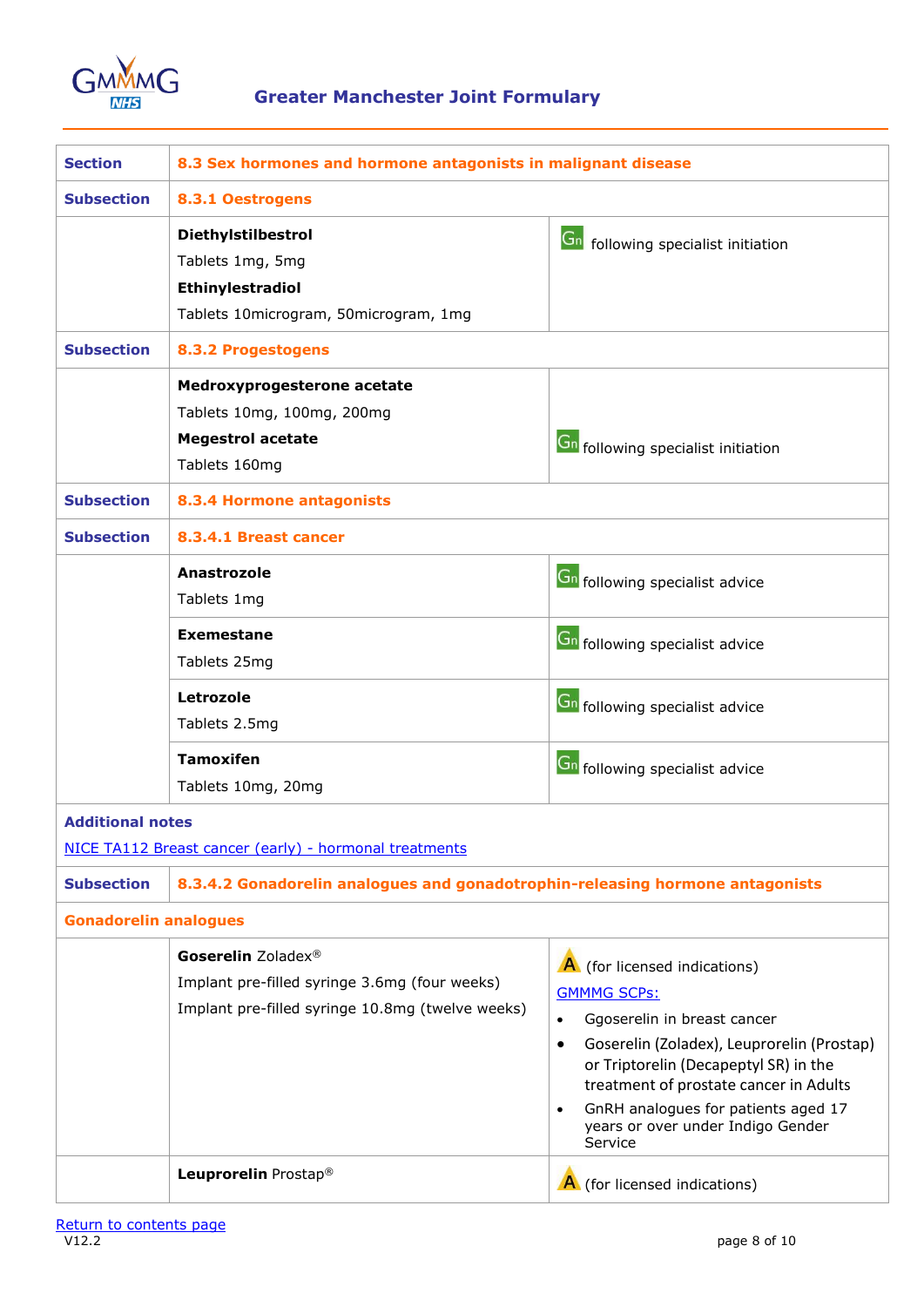

# **Greater Manchester Joint Formulary**

|                       | Suspension for injection pre-filled syringe 3.75mg<br>(four weeks)<br>Suspension for injection pre-filled syringe 11.25mg<br>(three months)<br>Triptorelin Decapeptyl®<br>Suspension for injection vials 3mg (every four<br>weeks)<br>Suspension for injection vials 11.25mg (every<br>three months)<br>Suspension for injection vials 22.5mg (every six<br>months)<br>Triptorelin Gonapeptyl®<br>Suspension for injection pre-filled devices 3.75mg | <b>GMMMG SCP: Goserelin (Zoladex)</b> ,<br>Leuprorelin (Prostap) or Triptorelin<br>(Decapeptyl SR) in the treatment of prostate<br>cancer in Adults<br><b>GMMMG SCP: GnRH analogues for patients</b><br>aged 17 years or over under Indigo Gender<br>Service<br>A (for licensed indications)<br><b>GMMMG SCP: Goserelin (Zoladex)</b> ,<br>Leuprorelin (Prostap) or Triptorelin<br>(Decapeptyl SR) in the treatment of prostate<br>cancer in Adults<br><b>GMMMG SCP: GnRH analogues for patients</b><br>aged 17 years or over under Indigo Gender<br>Service |
|-----------------------|------------------------------------------------------------------------------------------------------------------------------------------------------------------------------------------------------------------------------------------------------------------------------------------------------------------------------------------------------------------------------------------------------------------------------------------------------|--------------------------------------------------------------------------------------------------------------------------------------------------------------------------------------------------------------------------------------------------------------------------------------------------------------------------------------------------------------------------------------------------------------------------------------------------------------------------------------------------------------------------------------------------------------|
| <b>Anti-androgens</b> | (every four weeks)                                                                                                                                                                                                                                                                                                                                                                                                                                   |                                                                                                                                                                                                                                                                                                                                                                                                                                                                                                                                                              |
|                       | <b>Bicalutamide</b><br>Tablets 50mg, 150mg                                                                                                                                                                                                                                                                                                                                                                                                           | <b>Gn</b> following specialist initiation.<br>NB: unlicensed if used in prostate cancer<br>(metastatic) with the aim of retaining sexual<br>function                                                                                                                                                                                                                                                                                                                                                                                                         |
|                       | <b>Cyproterone acetate</b><br>Tablets 50mg, 100mg                                                                                                                                                                                                                                                                                                                                                                                                    | <b>Gn</b> following specialist initiation                                                                                                                                                                                                                                                                                                                                                                                                                                                                                                                    |
|                       | <b>Gonadotrophin-releasing hormone antagonists</b>                                                                                                                                                                                                                                                                                                                                                                                                   |                                                                                                                                                                                                                                                                                                                                                                                                                                                                                                                                                              |
|                       | <b>Degarelix</b><br>Powder for solution for injection 80mg, 120mg                                                                                                                                                                                                                                                                                                                                                                                    | A<br><b>TA404: Degarelix for treating advanced</b><br>hormone-dependent prostate cancer<br><b>GMMMG SCP: Degarelix in advanced hormone</b><br>dependent prostate cancer                                                                                                                                                                                                                                                                                                                                                                                      |
|                       | Additional notes Link to additional notes document                                                                                                                                                                                                                                                                                                                                                                                                   |                                                                                                                                                                                                                                                                                                                                                                                                                                                                                                                                                              |
| <b>Subsection</b>     | 8.3.4.3 Somatostatin analogues                                                                                                                                                                                                                                                                                                                                                                                                                       |                                                                                                                                                                                                                                                                                                                                                                                                                                                                                                                                                              |
| <b>First choice</b>   | <b>Octreotide</b><br>Solution for injection (various forms)<br>50microgram/1ml 100microgram/1ml,<br>500microgram/1ml, 1mg/5ml<br>Suspension for injection (depot) 10mg, 20mg, 30mg                                                                                                                                                                                                                                                                   | R<br>See HCD commissioning statement                                                                                                                                                                                                                                                                                                                                                                                                                                                                                                                         |
| <b>Alternatives</b>   | Lanreotide                                                                                                                                                                                                                                                                                                                                                                                                                                           | (R)                                                                                                                                                                                                                                                                                                                                                                                                                                                                                                                                                          |